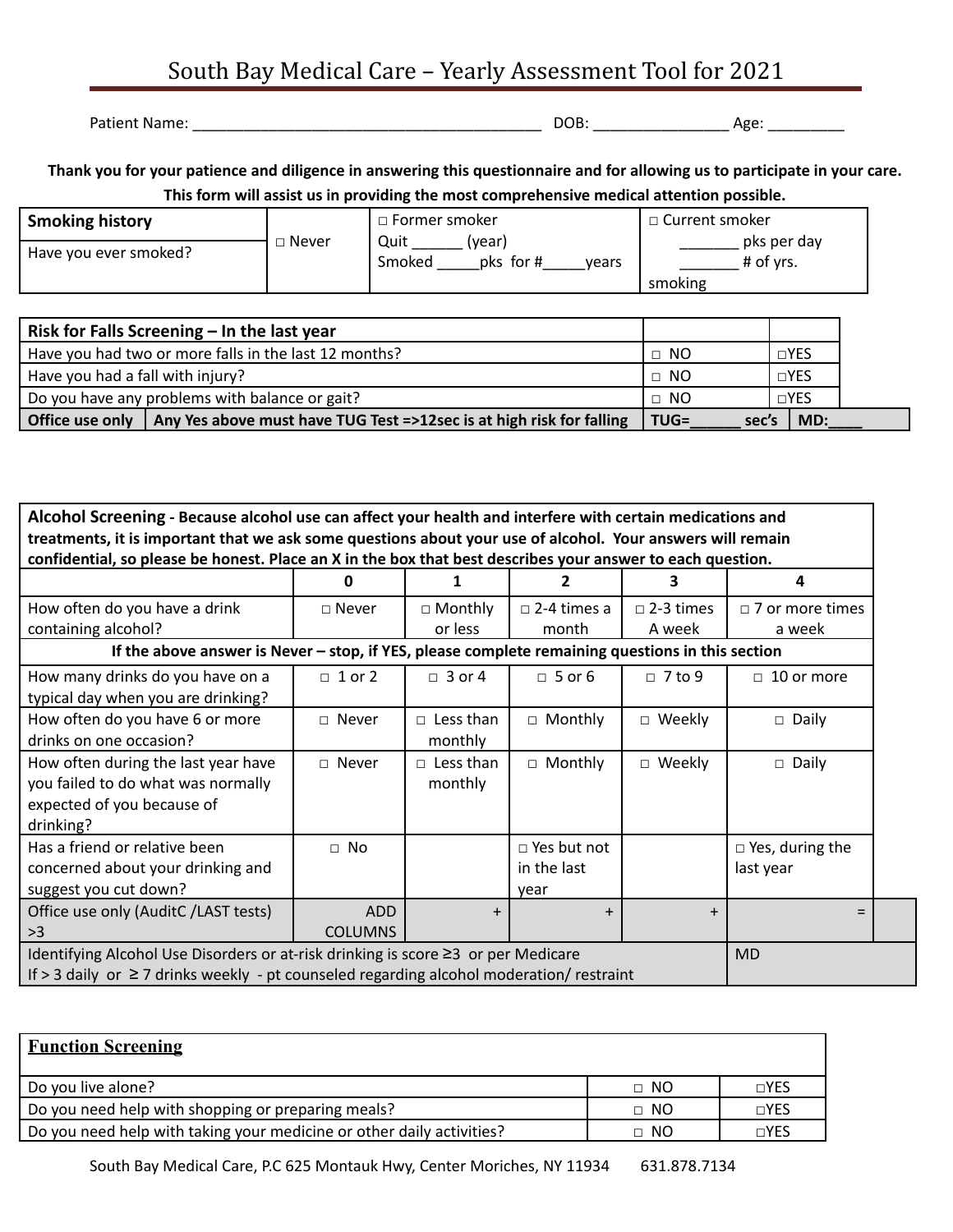## South Bay Medical Care – Yearly Assessment Tool for 2021

| Do you need help with managing your finances?                                                                      | $\Box$ NO | $\Box$ YES |            |  |
|--------------------------------------------------------------------------------------------------------------------|-----------|------------|------------|--|
|                                                                                                                    |           |            |            |  |
| Drug Abuse Screening (DAST-10) - Please Answer Yes or No - In the past 12 months :                                 |           |            |            |  |
| Have you used drugs for any non-medical use and/or used illegal medications/drugs                                  |           | $\Box$ NO  | $\Box$ YES |  |
|                                                                                                                    |           |            |            |  |
| Have you used prescribed medications in excess of the directions                                                   |           | $\Box$ NO  | $\Box$ YES |  |
| If the both above answers are NO - stop, If either or both are YES - complete remaining questions in this section. |           |            |            |  |
| Have you used drugs other than those required for medical reasons?                                                 |           | $\Box$ NO  | $\Box$ YES |  |
|                                                                                                                    |           |            |            |  |
| Do you use more than 1 drug at a time?                                                                             |           | $\Box$ NO  | $\Box$ YES |  |
|                                                                                                                    |           |            |            |  |
| Are you always able to stop using drugs when you want to?                                                          |           | $\Box$ NO  | $\Box$ YES |  |
|                                                                                                                    |           | 1          |            |  |
| Have you had "blackouts" or "flashbacks" as a result of drug use?                                                  |           | $\Box$ NO  | $\Box$ YES |  |
|                                                                                                                    |           |            |            |  |
| Do you ever feel bad or guilty about your drug use?                                                                |           |            | $\Box$ YES |  |
|                                                                                                                    |           |            |            |  |
| Does your family or friends ever complain about your involvement with drugs?                                       |           |            | $\Box$ YES |  |
| Have you neglected your family or friends because of your drug use?                                                |           | $\Box$ NO  | $\Box$ YES |  |
|                                                                                                                    |           |            |            |  |
| Have you engaged in illegal activities in order to obtain drugs?                                                   |           | $\Box$ NO  | $\Box$ YES |  |
|                                                                                                                    |           |            |            |  |
| Have you ever experienced withdrawal symptoms (felt sick) when you stopped taking drugs?                           |           |            | $\Box$ YES |  |
|                                                                                                                    | $\Box$ NO |            |            |  |
| Have you had medical problems as a result of your drug use (i.e. memory loss, hepatitis,                           |           |            | $\Box$ YES |  |
| convulsions, bleeding, etc.)?                                                                                      |           |            |            |  |
| Office use only<br>No score 0-1 Yes score 0-9 add together                                                         |           |            |            |  |

**Advance Care Planning** – Sometimes decisions must be made about the use of emergency treatments to sustain life. There are several artificial or mechanical ways to try and do this. Decisions that might come up would relate to: CPR, Ventilator use, Artificial nutrition (tube feeding and artificial hydration (intravenous fluids), and Comfort care to name a few.  $\Box$  This is not applicable to me

| Do you already have advance directives completed, i.e. MOLST or DNR/DNI      |           | $\Box$ NO    | $\Box$ YES |           |
|------------------------------------------------------------------------------|-----------|--------------|------------|-----------|
| forms? If yes, please provide the office with a copy.                        |           |              |            |           |
| Do you already have a health care proxy?                                     |           | $\Box$ NO    | $\Box$ YES |           |
| If yes, please provide the office with a copy.                               |           |              |            |           |
| Would you like to execute Advanced Care Planning documents at this visit? If | $\Box$ NO | $\sqcap$ YFS |            |           |
| not, please ask to discuss if your situation changes at any point.           |           |              |            |           |
| Advanced Directive Completed today and is in chart<br><b>OFFICE Use Only</b> |           |              |            | <b>MD</b> |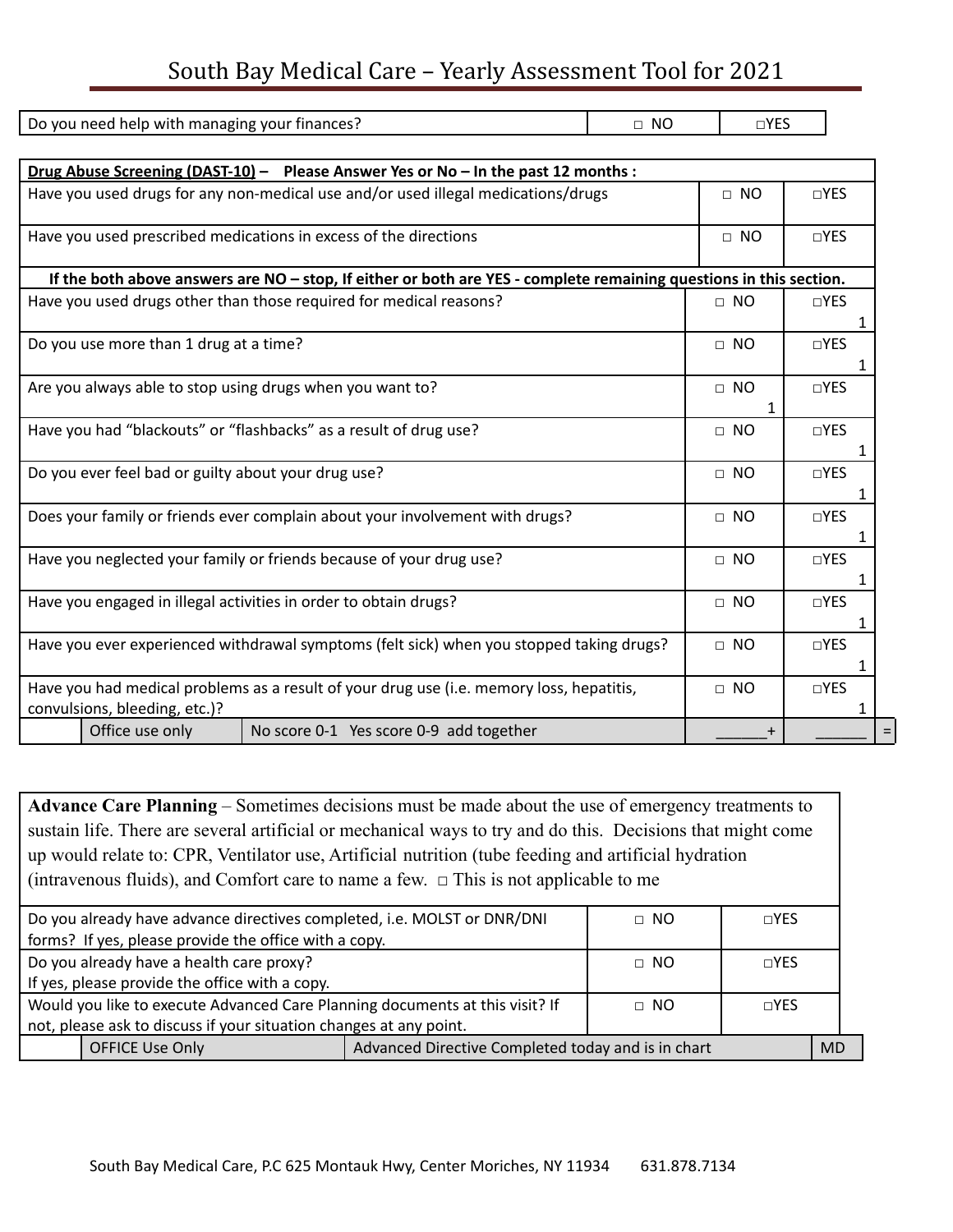| <b>Depression Screening</b> |                                                                                     |                    |            |     |
|-----------------------------|-------------------------------------------------------------------------------------|--------------------|------------|-----|
|                             | Over the past two weeks, have you felt down, depressed or hopeless?                 | $\Box$ NO          | $\Box$ YES |     |
|                             | Over the last two weeks, have you felt little interest or pleasure in doing things? | $\Box$ NO          | $\Box$ YES |     |
| Office use                  | If either question above is Yes please have pt complete a PHQ9 form                 |                    |            |     |
| only                        |                                                                                     | <b>PHQ9 Score:</b> |            | MD: |

## **PHQ9 SCREENING**

Part of routine screening for your health includes reviewing mood and emotional concerns. You have answered "Yes" to one or more of the screening questions or have a previous diagnosis of depression.

## **Please answer each question below by checking ONE box per question.**

| During the past two weeks, how often have you been bothered<br>by any of the following?                                                                                                                                                                                                | (0)<br>Not At All | (1)<br>Several<br>Days | (2)<br>More Than<br>Half the Days | (3)<br><b>Nearly</b><br><b>Every Day</b> |
|----------------------------------------------------------------------------------------------------------------------------------------------------------------------------------------------------------------------------------------------------------------------------------------|-------------------|------------------------|-----------------------------------|------------------------------------------|
| Feeling down, depressed, irritable or hopeless                                                                                                                                                                                                                                         |                   |                        |                                   |                                          |
| Little interest or pleasure in doing things                                                                                                                                                                                                                                            |                   |                        |                                   |                                          |
| Trouble falling or staying asleep or sleeping too much                                                                                                                                                                                                                                 |                   |                        |                                   |                                          |
| Poor appetite, weight loss or overeating                                                                                                                                                                                                                                               |                   |                        |                                   |                                          |
| Feeling tired or having little energy                                                                                                                                                                                                                                                  |                   |                        |                                   |                                          |
| Feeling bad about yourself - or feeling that you are a failure or<br>have let yourself or your family down                                                                                                                                                                             |                   |                        |                                   |                                          |
| Trouble concentrating on things, like reading the newspaper or<br>watching television                                                                                                                                                                                                  |                   |                        |                                   |                                          |
| Moving or speaking so slowly that other people possibly<br>noticed? Or being so fidgety or restless that you were moving<br>around a lot more than usual?                                                                                                                              |                   |                        |                                   |                                          |
| Thoughts that you would be better off dead or of hurting<br>yourself in some way                                                                                                                                                                                                       |                   |                        |                                   |                                          |
| If you are experiencing any of the problems on this form, how difficult have these problems made it for you to do your<br>work, take care of things at home or get along with other people?<br>□Not difficult at all<br>□Somewhat difficult<br>□Very difficult<br>□Extremely difficult |                   |                        |                                   |                                          |

- □ Hx. of depression, under care
- □ FU plan i.e. meds, referral etc. in chart
- □ Score discuss, no treatment needed
- MD Signaure: